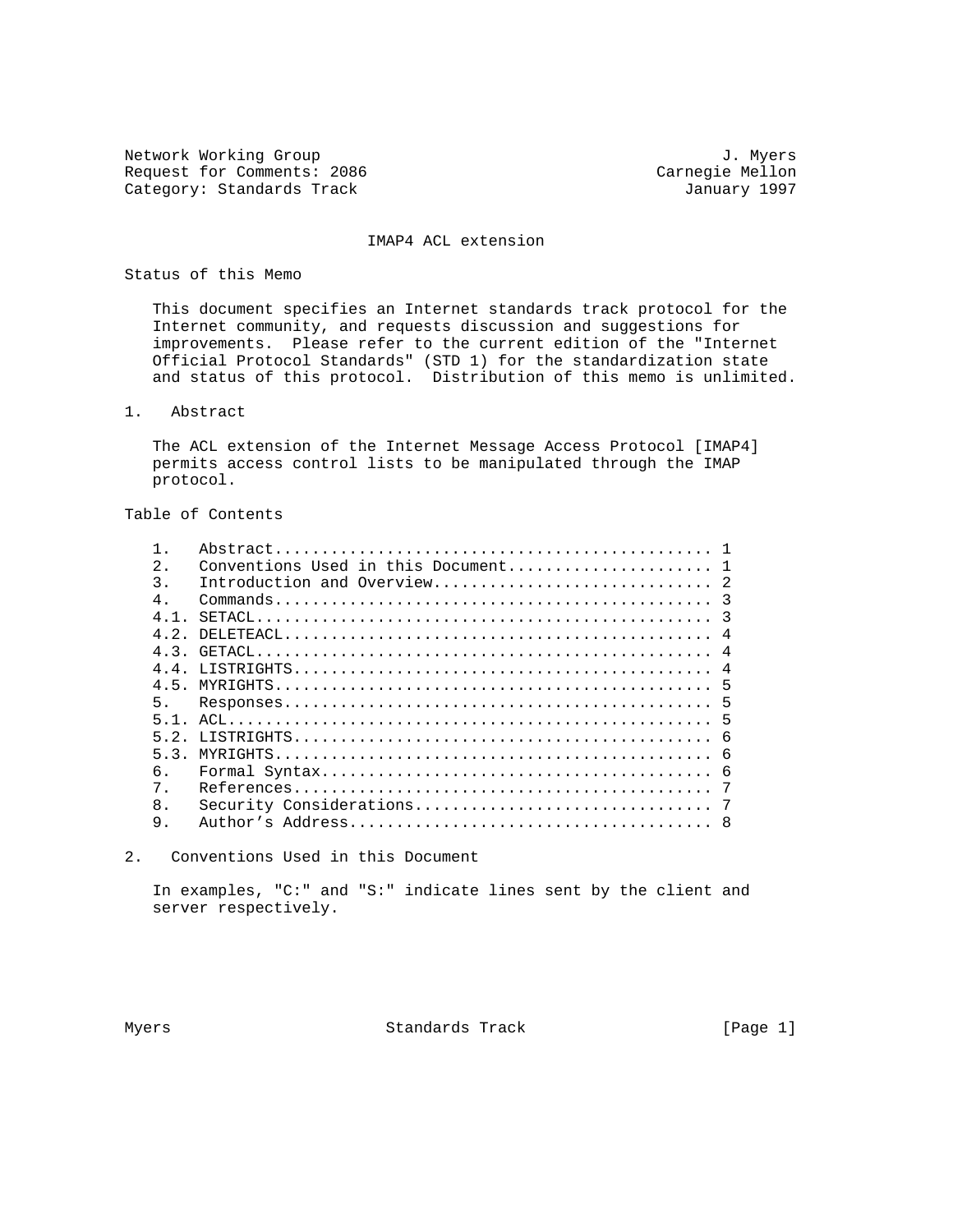# 3. Introduction and Overview

 The ACL extension is present in any IMAP4 implementation which returns "ACL" as one of the supported capabilities to the CAPABILITY command.

An access control list is a set of <identifier, rights> pairs.

 Identifier is a US-ASCII string. The identifier anyone is reserved to refer to the universal identity (all authentications, including anonymous). All user name strings accepted by the LOGIN or AUTHENTICATE commands to authenticate to the IMAP server are reserved as identifiers for the corresponding user. Identifiers starting with a dash ("-") are reserved for "negative rights", described below. All other identifier strings are interpreted in an implementation defined manner.

 Rights is a string listing a (possibly empty) set of alphanumeric characters, each character listing a set of operations which is being controlled. Letters are reserved for ''standard'' rights, listed below. The set of standard rights may only be extended by a standards-track document. Digits are reserved for implementation or site defined rights. The currently defined standard rights are:

- l lookup (mailbox is visible to LIST/LSUB commands)
- r read (SELECT the mailbox, perform CHECK, FETCH, PARTIAL, SEARCH, COPY from mailbox)
- s keep seen/unseen information across sessions (STORE SEEN flag)
- w write (STORE flags other than SEEN and DELETED)
- i insert (perform APPEND, COPY into mailbox)
- p post (send mail to submission address for mailbox, not enforced by IMAP4 itself)
- c create (CREATE new sub-mailboxes in any implementation-defined hierarchy)
- d delete (STORE DELETED flag, perform EXPUNGE)
- a administer (perform SETACL)

 An implementation may tie rights together or may force rights to always or never be granted to particular identifiers. For example, in an implementation that uses unix mode bits, the rights "wisd" are tied, the "a" right is always granted to the owner of a mailbox and is never granted to another user. If rights are tied in an implementation, the implementation must be conservative in granting rights in response to SETACL commands--unless all rights in a tied set are specified, none of that set should be included in the ACL entry for that identifier. A client may discover the set of rights which may be granted to a given identifier in the ACL for a given mailbox by using the LISTRIGHTS command.

Myers Standards Track [Page 2]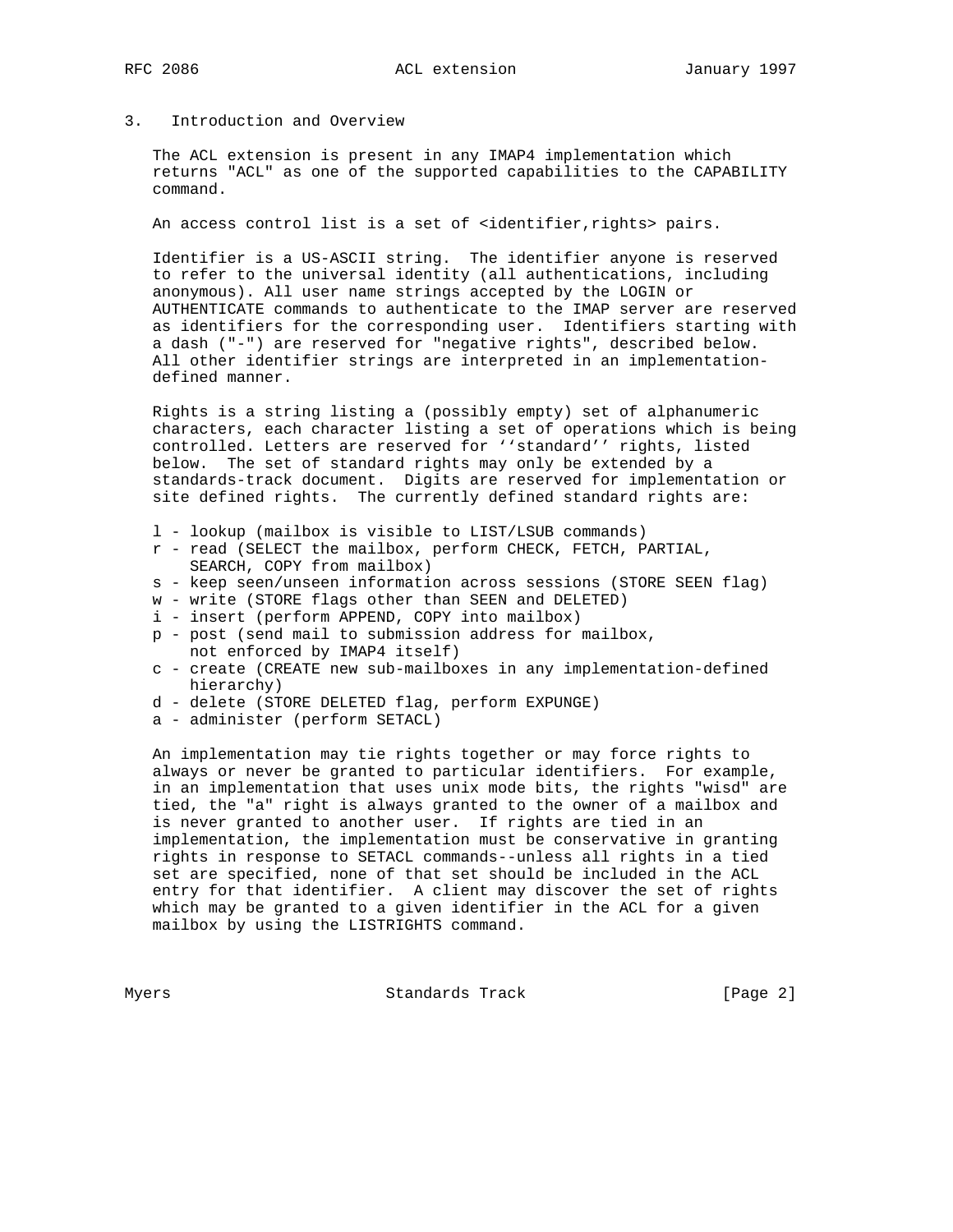It is possible for multiple identifiers in an access control list to apply to a given user (or other authentication identity). For example, an ACL may include rights to be granted to the identifier matching the user, one or more implementation-defined identifiers matching groups which include the user, and/or the identifier "anyone". How these rights are combined to determine the user's access is implementation-defined. An implementation may choose, for example, to use the union of the rights granted to the applicable identifiers. An implementation may instead choose, for example, to only use those rights granted to the most specific identifier present in the ACL. A client may determine the set of rights granted to the logged-in user for a given mailbox by using the MYRIGHTS command.

When an identifier in an ACL starts with a dash ("-"), that indicates that associated rights are to be removed from the identifier that is prefixed by the dash. For example, if the identifier "-fred" is granted the "w" right, that indicates that the "w" right is to be removed from users matching the identifier "fred". Implementations need not support having identifiers which start with a dash in ACLs.

- 4. Commands
- 4.1. SETACL

|       | Arquments: mailbox name<br>authentication identifier<br>access right modification |
|-------|-----------------------------------------------------------------------------------|
| Data: | no specific data for this command                                                 |

 Result: OK - setacl completed NO - setacl failure: can't set acl BAD - command unknown or arguments invalid

 The SETACL command changes the access control list on the specified mailbox so that the specified identifier is granted permissions as specified in the third argument.

 The third argument is a string containing an optional plus ("+") or minus ("-") prefix, followed by zero or more rights characters. If the string starts with a plus, the following rights are added to any existing rights for the identifier. If the string starts with a minus, the following rights are removed from any existing rights for the identifier. If the string does not start with a plus or minus, the rights replace any existing rights for the identifier.

Myers **Standards Track** [Page 3]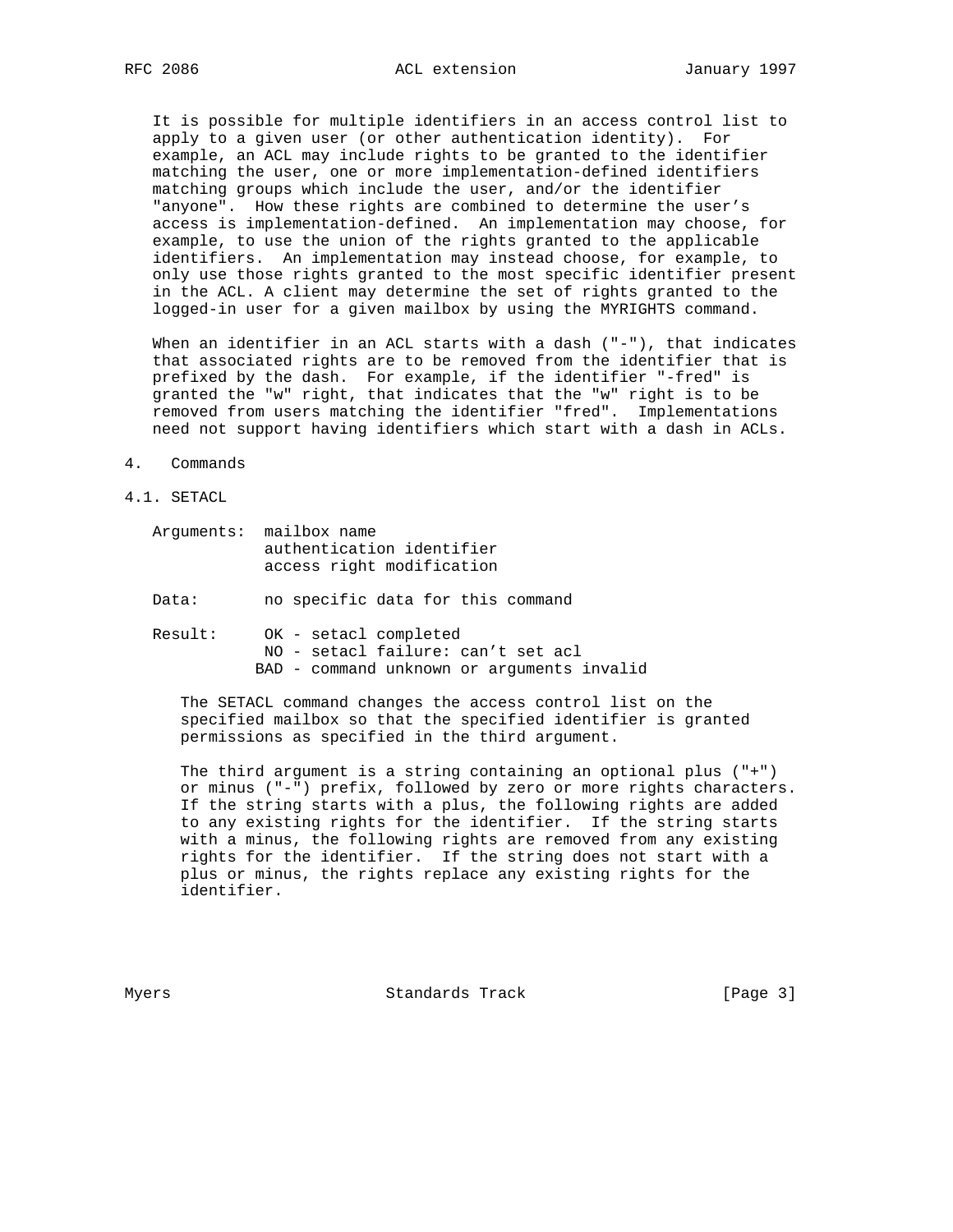4.2. DELETEACL

| Arquments: | mailbox name              |  |
|------------|---------------------------|--|
|            | authentication identifier |  |

Data: no specific data for this command

 Result: OK - deleteacl completed NO - deleteacl failure: can't delete acl BAD - command unknown or arguments invalid

The DELETEACL command removes any <identifier, rights> pair for the specified identifier from the access control list for the specified mailbox.

## 4.3. GETACL

Arguments: mailbox name

Data: untagged responses: ACL

 Result: OK - getacl completed NO - getacl failure: can't get acl BAD - command unknown or arguments invalid

 The GETACL command returns the access control list for mailbox in an untagged ACL reply.

| Example: | C: A002 GETACL INBOX         |
|----------|------------------------------|
|          | S: * ACL INBOX Fred rwipslda |
|          | S: A002 OK Getacl complete   |

## 4.4. LISTRIGHTS

| Arquments: | mailbox name              |  |
|------------|---------------------------|--|
|            | authentication identifier |  |

Data: untagged responses: LISTRIGHTS

 Result: OK - listrights completed NO - listrights failure: can't get rights list BAD - command unknown or arguments invalid

 The LISTRIGHTS command takes a mailbox name and an identifier and returns information about what rights may be granted to the identifier in the ACL for the mailbox.

Myers **Standards Track** [Page 4]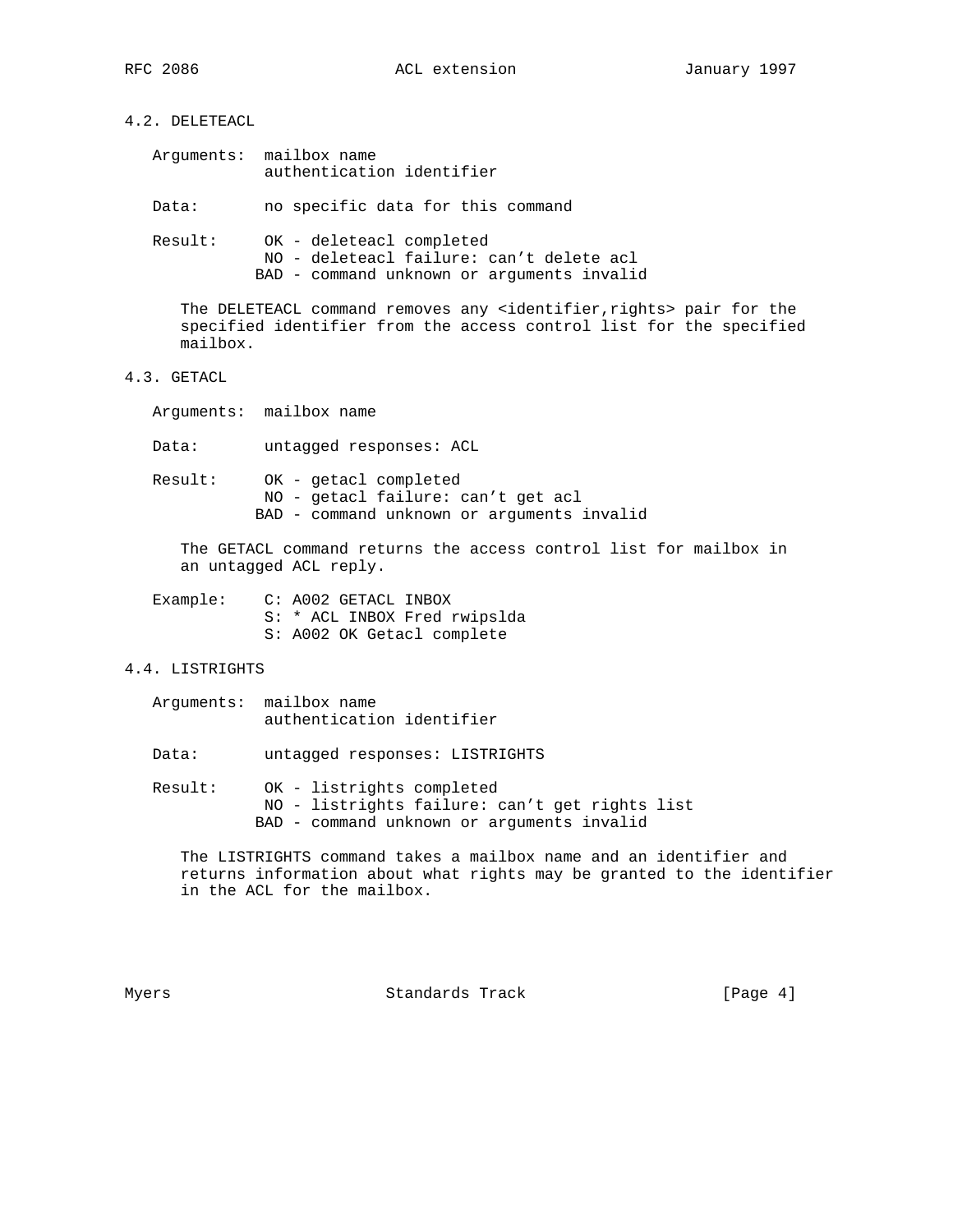Example: C: a001 LISTRIGHTS ˜/Mail/saved smith S: \* LISTRIGHTS ˜/Mail/saved smith la r swicd S: a001 OK Listrights completed

 C: a005 LISTRIGHTS archive.imap anyone S: \* LISTRIGHTS archive.imap anyone "" l r s w i p c d a 0 1 2 3 4 5 6 7 8 9

#### 4.5. MYRIGHTS

Arguments: mailbox name

Data: untagged responses: MYRIGHTS

 Result: OK - myrights completed NO - myrights failure: can't get rights BAD - command unknown or arguments invalid

 The MYRIGHTS command returns the set of rights that the user has to mailbox in an untagged MYRIGHTS reply.

| Example: | C: A003 MYRIGHTS INBOX       |
|----------|------------------------------|
|          | S: * MYRIGHTS INBOX rwipslda |
|          | S: A003 OK Myrights complete |

- 5. Responses
- 5.1. ACL
	- Data: mailbox name zero or more identifier rights pairs

 The ACL response occurs as a result of a GETACL command. The first string is the mailbox name for which this ACL applies. This is followed by zero or more pairs of strings, each pair contains the identifier for which the entry applies followed by the set of rights that the identifier has.

Myers **Standards Track** [Page 5]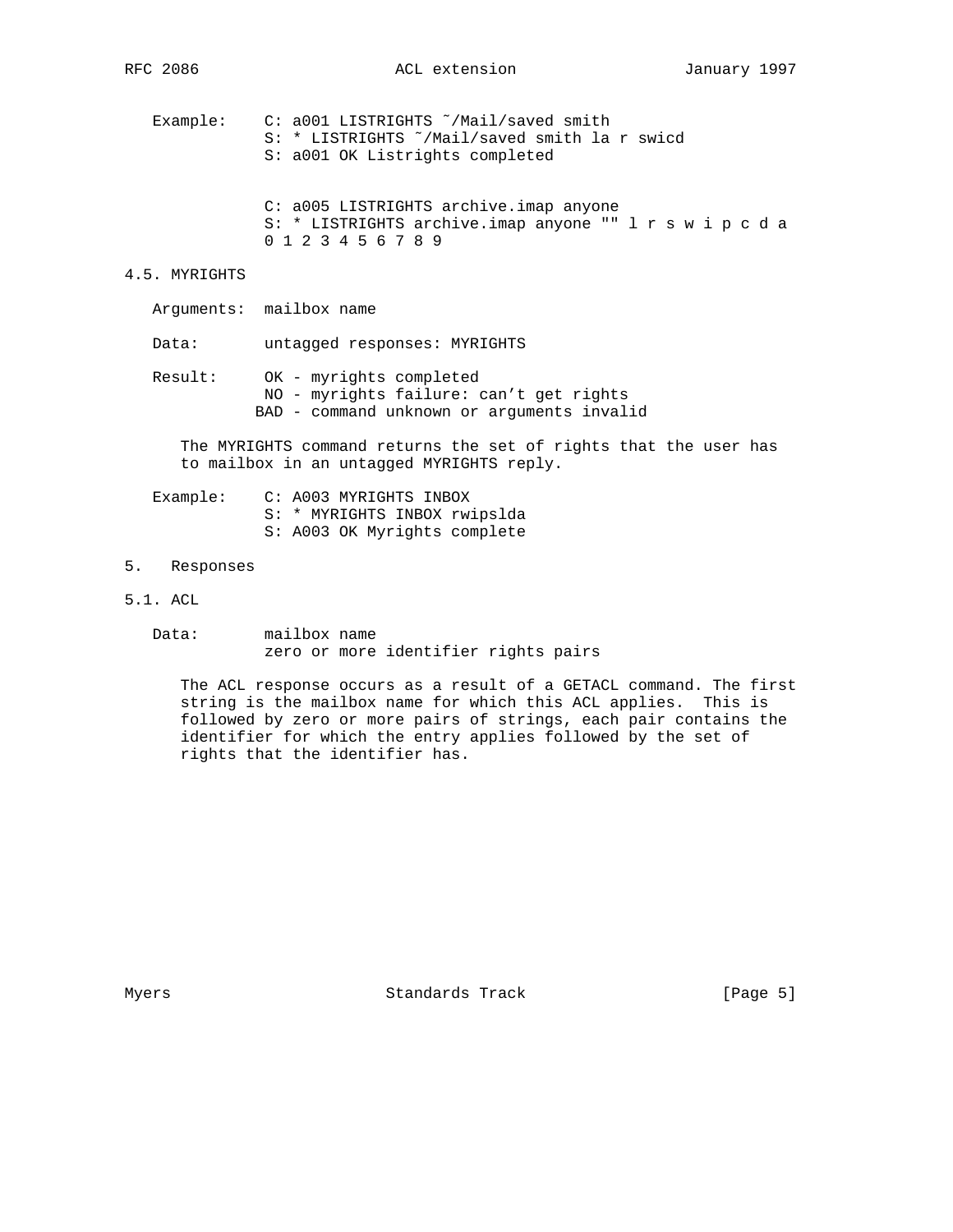## 5.2. LISTRIGHTS

## Data: mailbox name identifier required rights list of optional rights

 The LISTRIGHTS response occurs as a result of a LISTRIGHTS command. The first two strings are the mailbox name and identifier for which this rights list applies. Following the identifier is a string containing the (possibly empty) set of rights the identifier will always be granted in the mailbox.

 Following this are zero or more strings each containing a set of rights the identifier may be granted in the mailbox. Rights mentioned in the same string are tied together--either all must be granted to the identifier in the mailbox or none may be granted.

 The same right may not be listed more than once in the LISTRIGHTS command.

#### 5.3. MYRIGHTS

## Data: mailbox name rights

 The MYRIGHTS response occurs as a result of a MYRIGHTS command. The first string is the mailbox name for which these rights apply. The second string is the set of rights that the client has.

#### 6. Formal Syntax

 The following syntax specification uses the augmented Backus-Naur Form (BNF) notation as specified in [RFC-822] as modified by [IMAP4]. Non-terminals referenced but not defined below are as defined by [IMAP4].

 Except as noted otherwise, all alphabetic characters are case insensitive. The use of upper or lower case characters to define token strings is for editorial clarity only. Implementations MUST accept these strings in a case-insensitive fashion.

Myers **Standards Track** [Page 6]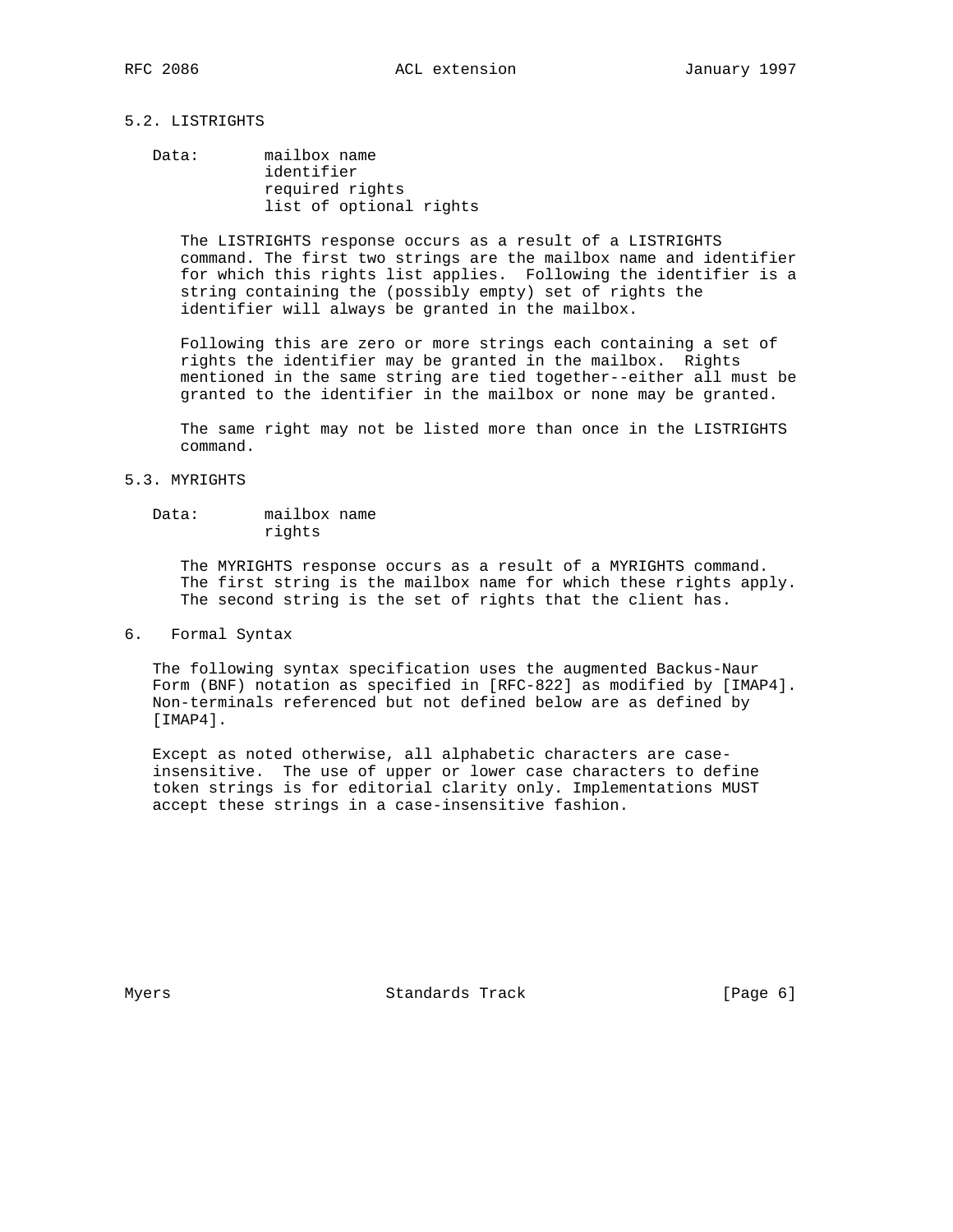acl\_data ::= "ACL" SPACE mailbox \*(SPACE identifier SPACE rights) deleteacl ::= "DELETEACL" SPACE mailbox SPACE identifier getacl ::= "GETACL" SPACE mailbox identifier ::= astring listrights ::= "LISTRIGHTS" SPACE mailbox SPACE identifier listrights\_data ::= "LISTRIGHTS" SPACE mailbox SPACE identifier SPACE rights \*(SPACE rights) mod\_rights ::= astring ;; +rights to add, -rights to remove *i*; rights to replace myrights ::= "MYRIGHTS" SPACE mailbox myrights\_data ::= "MYRIGHTS" SPACE mailbox SPACE rights rights ::= astring setacl ::= "SETACL" SPACE mailbox SPACE identifier SPACE mod\_rights

### 7. References

 [IMAP4] Crispin, M., "Internet Message Access Protocol - Version 4", RFC 1730, University of Washington, December 1994.

 [RFC-822] Crocker, D., "Standard for the Format of ARPA Internet Text Messages", STD 11, RFC 822.

8. Security Considerations

 An implementation must make sure the ACL commands themselves do not give information about mailboxes with appropriately restricted ACL's. For example, a GETACL command on a mailbox for which the user has insufficient rights should not admit the mailbox exists, much less return the mailbox's ACL.

Myers **Standards Track** [Page 7]